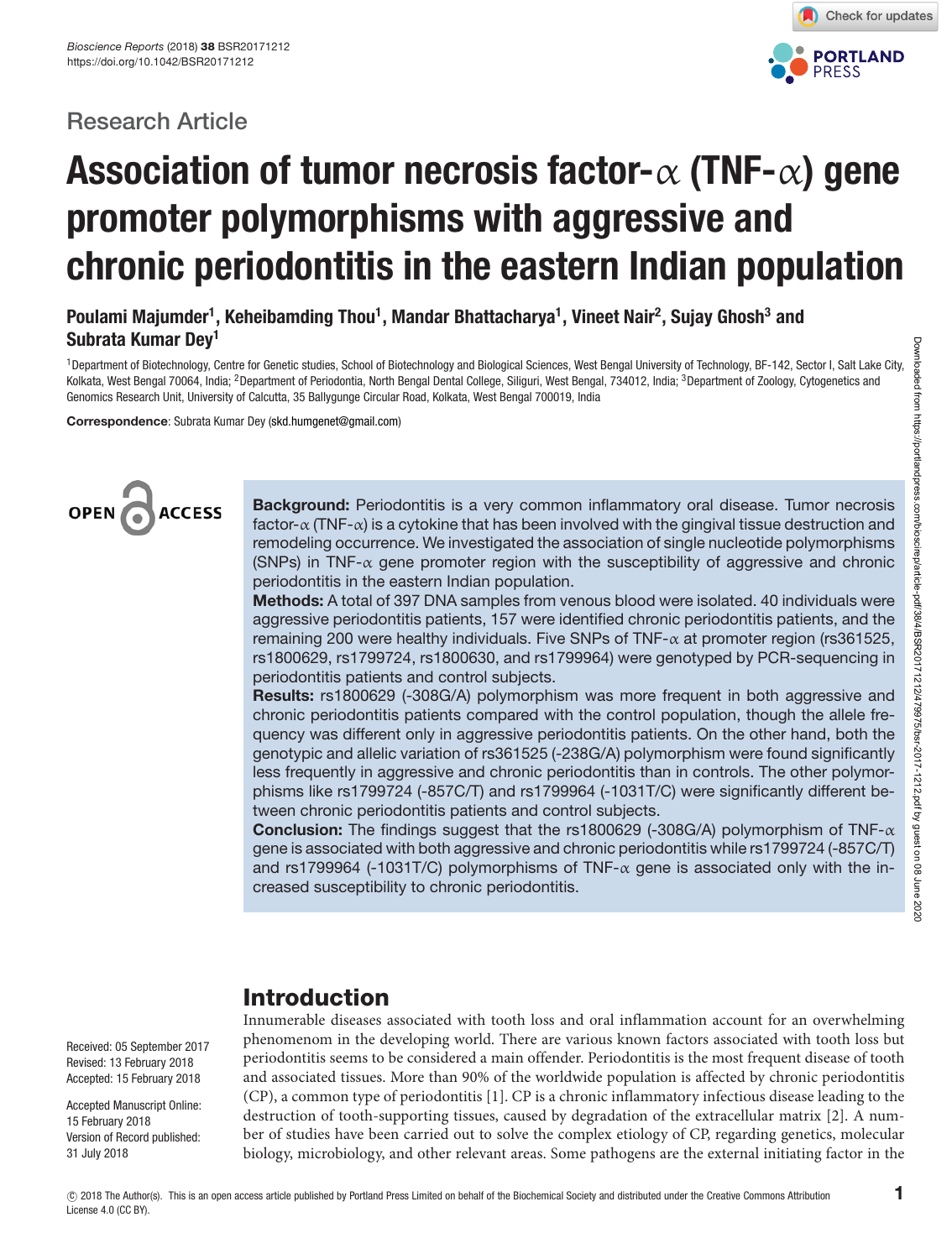

pathogenesis of CP, but CP might be influenced by other factors. These factors may not cause disease directly, but can modify its severity [\[3\]](#page-12-2). Among these factors, genetic alterations called polymorphisms, are commonly found in populations [\[4\]](#page-12-3). Another severe type of periodontitis, aggressive periodontitis (AgP), results in rapid rate of bone destruction and attachment loss. Previously, it was known as "early-onset periodontitis" or "juvenile periodontitis" [\[5\]](#page-12-4). AgP patients do not show large accumulation of plaque and/or calculus, an in these cases genetics are often responsible. Adolescents are affected more with AgP than other age groups [\[6\]](#page-12-5). AgP is considered to be a more complex genetic disease than CP as its degrees of harmful risk are unpredictable. Host heterogeneity may be considered as conclusive factor in the pathogenesis of AgP and the influence of genes and environmental factors determine the patient's phenotypes accordingly [\[7\]](#page-12-6). The overall causes of periodontitis are very complex due to various exogenous factors and yet to be identified genetic factors [\[5\]](#page-12-4)**,** but the major factors contributing to periodontitis are genetic, environmental/behavioral and host-related.

A complex network of cytokines is thought to be involved in this inflammatory disease and plays a crucial role in the regulation of periodontal tissue health [\[8\]](#page-12-7). Tumor necrosis factor- $\alpha$  (TNF- $\alpha$ ) is one of the most potent proinflammatory cytokines that plays a major role in tissue injury and induces the bone resorption in the immune system [\[9\]](#page-12-8). TNF-α triggers various immune and inflammatory process, activation of cells, adhesion of polymorphonuclear leukocytes (PMNs) to endothelial cells [\[10\]](#page-12-9), phagocyte activation and ICAM-1 expression [\[11\]](#page-12-10), as well as having roles in necrosis and apoptosis. Bacterial pathogens of dental plaque stimulate the secretion of TNF- $\alpha$  which causes os-teoclast differentiation and results in bone resorption [\[12\]](#page-12-11). TNF- $\alpha$  promotes the release of matrix metalloproteinase enzymes (MMPs) that destroy the extracellular matrix of gingiva [\[13\]](#page-12-12) and initiate the rapid disease progression. Genetic analysis has revealed a large number of single nucleotide polymorphic (SNP) sites within the TNF-α locus that are related to periodontitis [\[14\]](#page-12-13). The TNF- $\alpha$  gene is located at short (p) arm of chromosomes 6 at position 21.3 encoding a multifunctional proinflammatory cytokine that is secreted mainly by macrophages. Cytokine-producing genes exhibit polymorphisms, which modify synthesis of proinflammatory cytokines such as TNF-α [\[15\]](#page-12-14).

Scientists stipulated that approximately 50% of the clinical differences of periodontal disease evolved from gene polymorphisms [\[16\]](#page-12-15). Therefore, many gene polymorphisms including TNF- $\alpha$  have been investigated [\[4](#page-12-3)[,6](#page-12-5)[,17-22\]](#page-12-16). The human genome is arranged in a complete set of nucleotide bases, any single base change can be easily identified, helping to determine genetic association with susceptibility to periodontal disease. Various studies related to SNPs of the TNF- $\alpha$  gene show different level of association with this disease in their different populations [\[4,](#page-12-3)[6](#page-12-5)[,14](#page-12-13)[,23-25\]](#page-13-0). These polymorphisms may also cause a change in protein expression resulting in possible clinical outcomes of this disease which determines the susceptibility to periodontitis [\[26\]](#page-13-1). TNF- $\alpha$  gene polymorphisms at the promoter region have been intensively studied and some of them were shown to be associated with the severity of periodontitis. In addition, there is a considerable numbers of studies that have been made to investigate the association of TNF- $\alpha$ gene polymorphisms in different ethnicities as well as in different populations [\[8,](#page-12-7)[21](#page-12-17)[,22\]](#page-12-18). Therefore, the TNF-α gene polymorphisms play a pivotal role in periodontitis susceptibility. We hypothesized that the genetic variation affecting the expression or activity of TNF- $\alpha$  influences the susceptibility and severity of periodontal disease.

The aims of our study are

- (1) to find out the association of TNF-α gene polymorphisms with both chronic and aggressive periodontal disease in the Indian population;
- (2) to analyze the linkage disequilibrium and haplotype distribution in both diseased populations CP and AgP;
- (3) to explore the effect of epidemiological factors on periodontitis, if these factors are operative in our studied population.

In the Indian population, especially the eastern Indian people with periodontitis, to the best of our knowledge, the present study is the first to evaluate polymorphisms of TNF-α. Previously, we have analyzed MMP-9 gene polymorphisms in association with periodontitis in the same population [\[27\]](#page-13-2). The present study sought to investigate the effect of TNF- $\alpha$  (-238G/A, -308 G/A, -857C/T, -863C/A, and -1031 T/C) gene promoter SNPs on susceptibility to periodontitis in the Indian population.

# **Materials and methods Study subjects**

The study was carried out with 397 individuals: 40 individuals were aggressive periodontitis (AgP) patients, 157 patients with chronic periodontitis (CP), and 200 individuals were identified as periodontal healthy controls (HC). Most of the participants resided in the eastern region of India, though some of participants were from northeastern region.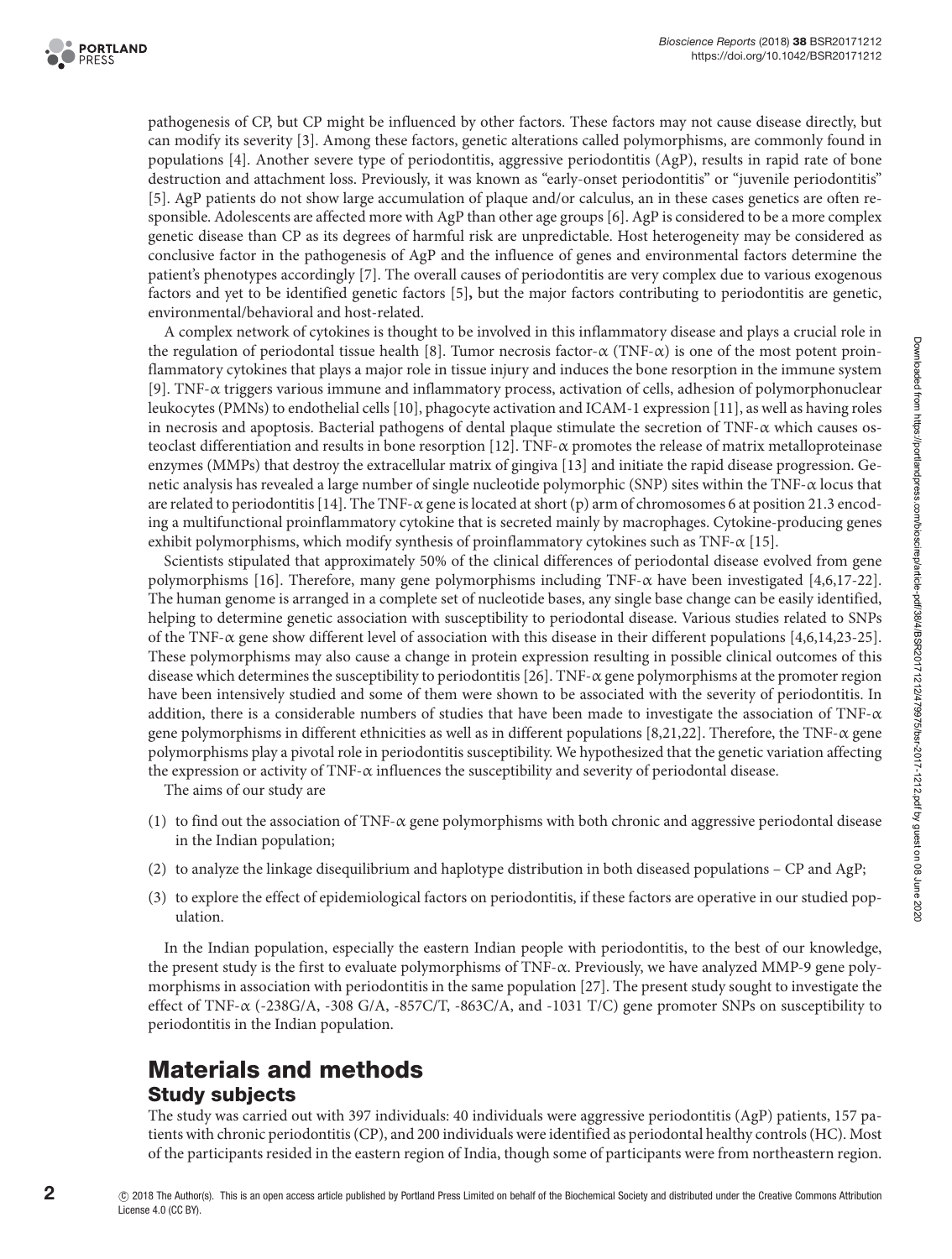#### <span id="page-2-0"></span>**Table 1 Sociodemographic analysis in AgP, CP, and HC**

| <b>Parameters</b>   | AgP $(n=40)$ $(\%)$ | CP $(n=157)$ $(\%)$ | $HC (n=200)$ (%) | AgP vs HC (P value) | CP vs HC (P value) |
|---------------------|---------------------|---------------------|------------------|---------------------|--------------------|
| Age                 |                     |                     |                  |                     |                    |
| Age range (years)   | $17 - 44$           | $22 - 69$           | $24 - 65$        |                     |                    |
| Mean $(+\text{SD})$ | $30.23 + 6.81$      | $41.59 + 11.12$     | $38.41 + 9.48$   | $0.0001*$           | $0.0038*$          |
| Gender (%)          |                     |                     |                  |                     |                    |
| Male                | 60.0                | 65.33               | 47.5             | 0.1515              | $0.0016*$          |
| Female              | 40.0                | 34.67               | 52.5             | Ref                 | Ref                |
| Ethnicity (%)       |                     |                     |                  |                     |                    |
| Hindu               | 60.0                | 44.67               | 46.0             | 0.1085              | 0.6123             |
| Muslims             | 40.0                | 55.33               | 54.0             | Ref                 | Ref                |
| Smoker (%)          |                     |                     |                  |                     |                    |
| Yes                 | 25                  | 62.0                | 20.5             | 0.5261              | ${<}0.0001*$       |
| No                  | 75                  | 38.0                | 79.5             | Ref                 | Ref                |
| Tobacco Chewer (%)  |                     |                     |                  |                     |                    |
| Yes                 | 7.5                 | 62.67               | 49.5             | $0.0001*$           | $< 0.0001*$        |
| No                  | 92.5                | 37.33               | 50.5             | Ref                 | Ref                |
| Tea Drinker (%)     |                     |                     |                  |                     |                    |
| $\geq$ 4 cups/day   | 15.0                | 44.67               | 31.0             | 0.2479              | $< 0.0001*$        |
| $\leq$ 4 cups/day   | 57.5                | 46.0                | 38.5             | 0.2124              | $0.0001*$          |
| Never               | 27.5                | 9.33                | 30.5             | Ref                 | Ref                |

#### <span id="page-2-1"></span>**Table 2 Clinical parameters in three study groups**

| <b>Parameters</b>                 | AgP            | СP             | HC.           |
|-----------------------------------|----------------|----------------|---------------|
| PD (mm) (full mouth mean $+$ SD)  | $6.01 + 1.94*$ | $6.36 + 1.62*$ | $0.34 + 0.66$ |
| CAL (mm) (full mouth mean $+$ SD) | $8.3 + 2.12^*$ | $8.79 + 1.94*$ | $0.03 + 0.21$ |
| PI                                | $2.83 + 1.08*$ | $2.95 + 0.81*$ | $0.05 + 0.2$  |
| GI                                | $3.05 + 0.85*$ | $2.61 + 1.01*$ | $0.01 + 0.08$ |
|                                   |                |                |               |

\* Statistically significant (P<0.05).

Those experimental subjects were recruited between September 2014 and January 2016. The study was approved by the institutional ethics committee. Participants eligible for the study gave their written consent in accordance with Helsinki Declaration & ICMR (Indian Council of Medical Research) guidelines and after being informed about the purpose of the study. In addition, patients from whom consent could not be obtained were excluded from the study. Clinical and epidemiological data were taken; those who had systemic diseases which could modify the periodontal status (viz. the cerebrovascular disease, arthrosclerosis, hypertension, coronary heart disease etc.) were excluded from the present study. The inclusion criteria of our study for the both AgP and CP patients were that they must have at least ten remaining teeth and showing probing depth (PD) and clinical attachment loss (CAL) more than 3 mm. All study subjects were in age range 15–65 years. We determined the smoking status by interviewing them and made smoker and nonsmoker groups in both patients and the control group. Those who smoked ≥10 cigarettes per day for 5 years were identified as smokers in case of all groups (viz. AgP, CP, and HC) whereas nonsmokers were who had not smoked for the last 5 years [\[28\]](#page-13-3). Chewing-tobacco users were also identified by defining their tobacco usage ≥3 times per day for 5 years. The status of tea intake is divided into three categorie: more than four cups per day; less than four cups per day and no intake. [Table](#page-2-0) 1 shows the sociodemographic data of the patient and healthy control groups. All CP and AgP patients were diagnosed according to their physical, medical and dental history, tooth mobility, and radiographs. Clinical parameters included PD, CAL, plaque index (PI), and gingival index (GI) [\(Table 2\)](#page-2-1). Clinical assessment of study subjects was as follows: AgP and CP subjects with signs of clinical inflammation consistent with local etiological factors, GI score  $> 1$ , PD  $\geq 4$  mm, CAL  $\geq 4$  mm, with radiographic evidence of bone loss were included in the study [\[29\]](#page-13-4). AgP subjects with noncontributory medical history, rapid attachment loss and bone destruction, familial aggregation of cases and amount of deposits which are inconsistent with the severity of

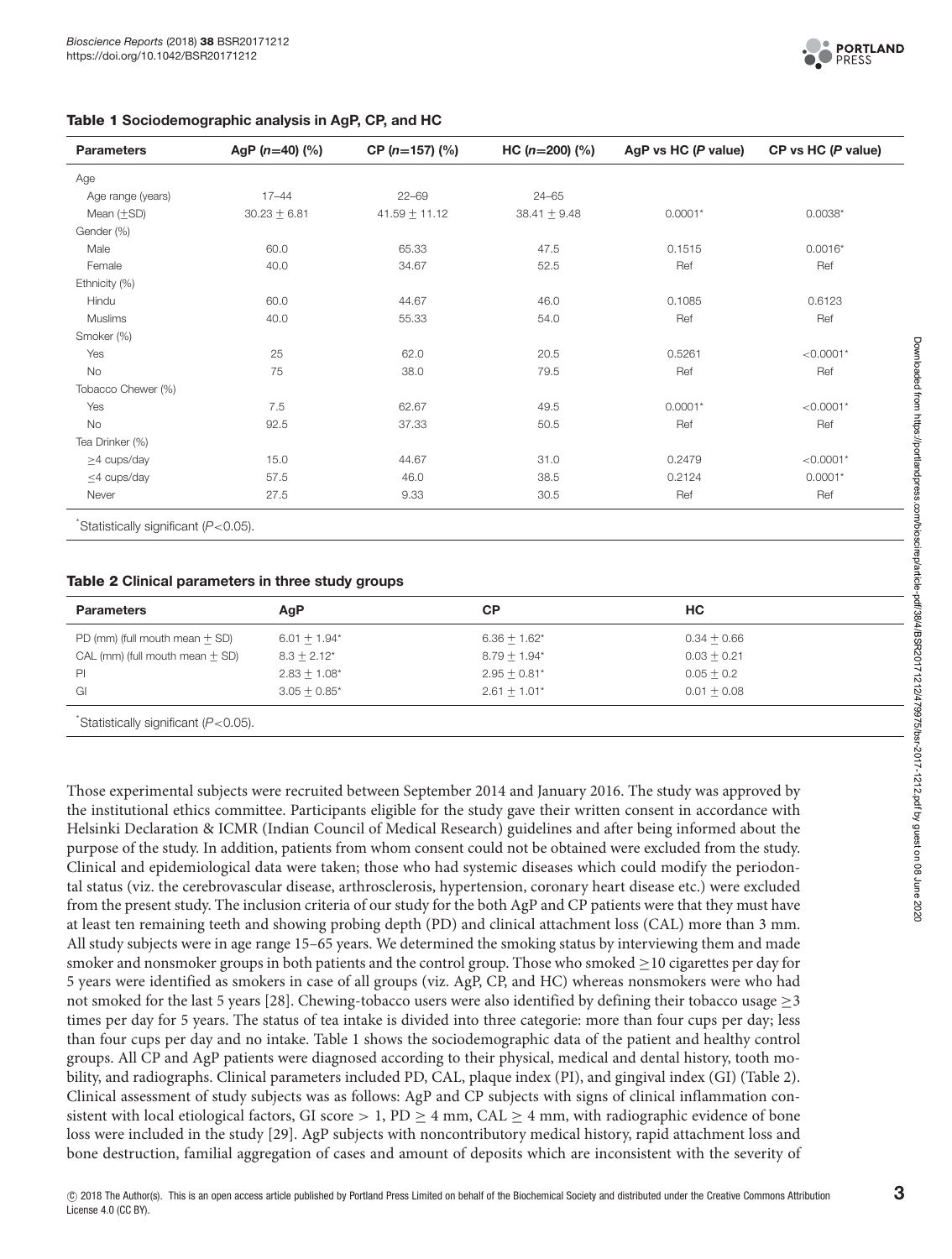

| TNF- $\alpha$ gene<br>polymorphisms | <b>Primer</b>                 | <b>PCR</b> condition                                                                             | <b>Product size</b> |  |
|-------------------------------------|-------------------------------|--------------------------------------------------------------------------------------------------|---------------------|--|
| rs361525 -238G > A                  | F-5'CAGTGGGGTCTGTGAATTCC3'    | 1 cycle $96^{\circ}$ C for 6 min; 30 cycles ( $96^{\circ}$ C for 30 s, $58^{\circ}$ C for 1 min, | 688 bp              |  |
|                                     | R-5' TCCCTCTTAGCTGGTCCTCT3'   | 72°C for 1 min); final extension at 72°C for 7 min                                               |                     |  |
| rs1800629 -308G>A                   | F-5'CAGTGGGGTCTGTGAATTCC3'    | 1 cycle 96°C for 6 min; 30 cycles (96°C for 30 s, 56°C for 1 min,                                | 593 bp              |  |
|                                     | R-5' GGGCGGGGAAAGAATCATTC3'   | 72°C for 1 min); final extension at 72°C for 5 min                                               |                     |  |
| rs1799724 -857C>T                   | F-5'CTGCTTGTGTGTGTGTGTCT3'    | 1 cycle 96°C for 6 min; 30 cycles (96°C for 30 s, 59°C for 1 min,                                | 572 bp              |  |
|                                     | R-5' CCGGAGACTCATAATGCTGGT3'  | 72°C for 1 min); final extension at 72°C for 7 min                                               |                     |  |
| rs1800630 -863C > A                 | F-5'GTGTGTGTCTGGGAGTGAGA3'    | 1 cycle $96^{\circ}$ C for 6 min; 30 cycles ( $96^{\circ}$ C for 30 s, $57^{\circ}$ C for 1 min, | 581 bp              |  |
|                                     | R-5' GCAGGCCTTCTTCTTTCATTCT3' | 72°C for 30 s); final extension at 72°C for 7 min                                                |                     |  |
| rs1799964 -1031T>C                  | F-5'GAGAGAAAGAAGTAGGCATGAGG3' | 1 cycle $96^{\circ}$ C for 6 min; 30 cycles ( $96^{\circ}$ C for 30 s, $59^{\circ}$ C for 30 s,  | 600 bp              |  |
|                                     | R-5'TCTTAAACGTCCCCTGTATTCCA3' | 72°C for 1 min); final extension at 72°C for 7 min                                               |                     |  |

#### <span id="page-3-0"></span>**Table 3 Primers and PCR condition**

periodontal tissue destruction. HC subjects have a "healthy periodontium" with no evidence of loss of connective tissue attachment or supporting bone or other signs of disease activity.

# **Genotyping**

Genomic DNA from each individual was isolated from 4 ml of ethylenediaminetetraacetic acid (EDTA)-anticoagulated peripheral blood samples by Genomic DNA Mini Kit (DSRGT DNA Isolation Kit, India) based on the instructions of the protocol. Extracted DNA was labeled and stored in TE buffer at −20◦C until use. To determine the five different TNF-α promoter gene polymorphisms (-238G/A, -308 G/A, -857C/T, -863C/A, and -1031 T/C), polymerase chain reaction (PCR) was performed. All PCRs were carried out in 50 μl containing 0.1 μg of DNA, 5 μl of  $10 \times$  buffer (Invitrogen<sup>®</sup>, Sao Paulo Brazil), 5 μl of 0.5 mM MgCl<sub>2</sub> (Invitrogen<sup>®</sup>), 1  $\mu$ l of 10 mM dNTPs (Himedia®, India), 1  $\mu$ l of 0.5  $\mu$ M of each primer (Sigma-Aldrich®, India), and 2.5 U of Taq DNA polymerase (Invitrogen<sup>®</sup>). The cycling parameters for the amplification of those five polymorphisms of TNF-α gene are detailed in [Table 3.](#page-3-0) PCR was performed with a Thermal cycler (Applied Biosystems). The -238G/A (rs361525) polymorphism of the TNF-α gene was amplified by PCR with a set of primers, F-5 CAGTGGGGTCTGTGAATTCC3 ; R-5 TCCCTCTTAGCTGGTCCTCT3 . The -308 G/A (rs1800629) polymorphism was determined by F-5 CAGTGGGGTCTGTGAATTCC3 ; R-5 GGGCGGGGAAAGAATCATTC3 primers. The -857C/T (rs1799724) polymorphism was analyzed by F-5 CTGCTTGTGTGTGTGTGTCT3 ; R-5' CCGGAGACTCATAATGCTGGT3' primers. The -863C/A (rs1800630) and -1031T/C (rs1799964) were analyzed by F-5 GTGTGTGTCTGGGAGTGAGA3 ; R-5 GCAGGCCTTCTTCTTTCATTCT3 primers and F-5 GAGAGAAAGAAGTAGGCATGAGG3 ; R-5 TCTTAAACGTCCCCTGTATTCCA3 primers respectively [\(Table 3\)](#page-3-0). The amplified products were electrophoresed on a 2–3% agarose gel. All PCR products were sequenced (Sanger method of sequencing) by Prism 3100 DNA Genetic Analyzer (Applied Biosystems, Carlsbad, CA, U.S.A.).

# **Statistical analysis**

The distribution of five TNF- $\alpha$  genotypic frequencies, variant allele carriage, and allelic frequencies for each group was calculated by using a chi square  $(\chi^2)$  test. Allelic frequencies were analyzed from the observed number of genotypes.  $2 \times 2$  contingency tables were constructed for a chi square test (Pearson chi square test, likelihood ratio) that was performed to justify the statistical significance of genotypic differences between patients and the control group. To justify the distribution of genotypic frequencies, a Hardy–Weinberg equilibrium test was done with  $\chi^2$  critical value. The odds ratio (OR) was estimated with a 95% confidence interval (95% CI) and a probability value (*P* value) of less than 5% was considered to be statistically significant i.e. *P*<0.05. The difference between clinical parameters was assessed by one-way ANOVA test. Age, gender, ethnicity, smoking status, chewing-tobacco status, and tea-drinking habits were used as independent variables for multiple logistic regression analysis. All statistical analyses were performed by commercially available software (Statistical Package for Social Sciences, version 16.0 for windows, SPSS Inc., Chicago, IL, U.S.A.). Moreover, we also studied five different SNPs in the promoter region of the TNF-α gene on chromosome no. 6. To assess the multi loci-based genetic association of a complex disease like periodontitis we used SHEsis, an online tool for analyses of linkage disequilibrium (LD) between markers and haplotype distributions (find more at [http://analysis.bio-x.cn\)](http://analysis.bio-x.cn). A *P* value of <0.05 was determined to be statistically significant.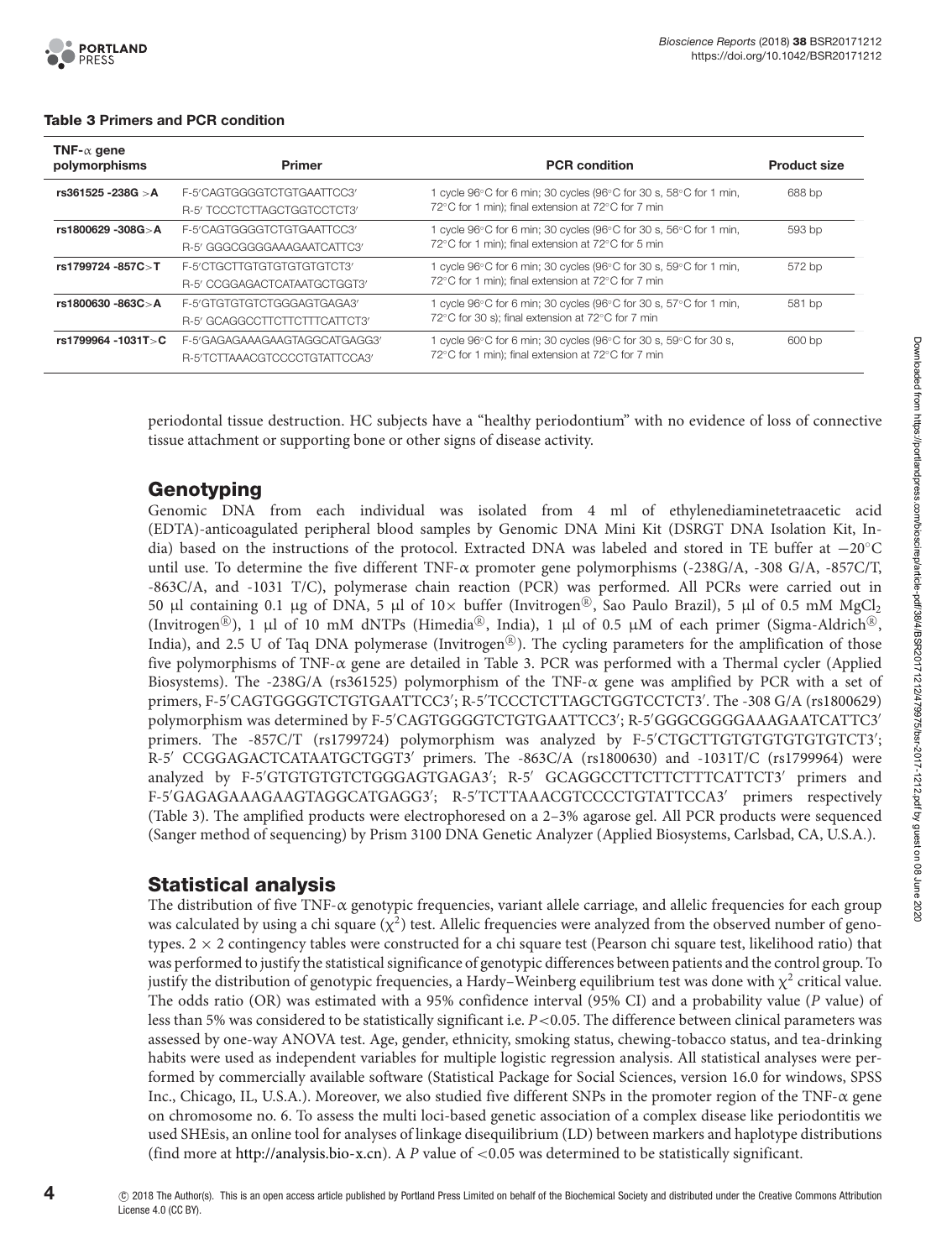

# **Results Sociodemographic and clinical characteristics of study subjects**

The sociodemographic characteristics and clinical backgrounds are presented in [Tables](#page-2-0) 1 and [2](#page-2-1) respectively. The mean age of the AgP, CP and HC groups were 30.23  $\pm$  6.81 years, 41.59  $\pm$  11.12 years, and 38.41  $\pm$  9.48 years respectively [\(Table](#page-2-0) 1). In the CP group, significant differences were found in the distribution of categories such as gender, smoker, chewing-tobacco user, and drinking tea. It was also found that the AgP group showed a significant difference only in thge chewing tobacco category (*P*<0.05). Clinical parameters like PD, CAL, PI, and GI were significantly higher in both diseased groups by one-way ANOVA analysis (*P*<0.0001) [\(Table 2\)](#page-2-1).

# **SNP distribution of TNF-**α **promoter region in the study subjects**

The frequencies of all TNF-α (-238G/A, -308 G/A, -857C/T, -863C/A, and -1031 T/C) genotypes in the AgP groups and the -857C/T, -863C/A, and -1031 T/C genotypes in the CP group were found to be in agreement with the Hardy–Weinberg equilibrium ( $P > 0.001$ ,  $\chi^2$  < 10.83). However, the distribution of the -238G/A and -308 G/A genotypes in both the CP and HC groups differed from the Hardy–Weinberg law  $(P<0.001, \chi^2>10.83)$ . The genotype distribution, allele frequencies of TNF-α promoter gene polymorphisms in the AgP, CP, and HC groups are presented in [Table](#page-6-0) 4. Chromatograms of the five different TNF- $\alpha$  polymorphisms are shown in [Figure](#page-5-0) 1A–E.

## **-238G/A genotypic and allelic distribution**

There was no significant difference between the disease (AgP and CP) and control groups in the TNF-α -238G/A genotypes and allelic distribution. When the G/A and A/A genotypes were combined, the frequency of the A/A carriers in both diseased groups was significantly lower compared with the control group.

## **-308G/A genotypic and allelic distribution**

There were significant differences in the distribution of genotypes  $(P<0.001)$  and allele frequencies  $(P<0.001)$  of -308G/A polymorphism between both the AgP vs HC and the CP vs HC groups. The AgP and CP patients had a higher frequencies (37.5% and 38.8% respectively) of the A/A genotype than the HC group (22%). The frequency of the A allele was higher in the diseased groups (56.3% in AgP and 56.7% in CP) compared with 35.7% in the HC group. When the A/A and G/A genotypes were combined, the frequency of the A carriers was significantly higher compared with the healthy group (75% and 74.5% vs 49.5%; *P*=0.002, OR = 3.06, 95% CI = 1.42–6.59 and *P*<0.0001, OR = 2.98, 95% CI =  $1.896 - 4.696$ .

## **-857C/T genotypic and allelic distribution**

There was a significant difference in the distribution of the C/T genotypes  $(P=0.009, OR = 1.83, 95\% \text{ CI} = 1.16-2.86)$ of the -857C/T polymorphism in the CP group in compared with the HC groups, while the T/T genotypes in the same group had no significant difference  $(P=0.2, \text{ OR } = 1.44, 95\% \text{ CI } = 0.712 - 2.921$ ). The frequency of the T allele was higher in the CP groups (38.3%) compared with 31.2% in the HC group (*P*=0.03, OR = 1.36, 95% CI = 0.997-1.856). When the T/T and C/T genotypes were combined, the frequency of the T carriers was significantly higher in the CP group than in the healthy group (64.9% vs 51.5%,  $P=0.007$ ,  $OR = 1.75$ , 95%  $CI = 1.13-2.68$ ). On the other hand, there was no significant difference in genotypic, allelic, and rare allele carriage frequency in the AgP group in compared with the HC group.

## **-863C/A genotypic and allelic distribution**

There was no significant difference between disease groups (AgP and CP) and control groups in the genotypes and allelic distribution of the TNF- $\alpha$  -863C/A polymorphism. When the C/A and A/A genotypes were combined, the frequency of the A/A carriers in both diseased groups was significantly lower compared with the control group.

## **-1031T/C genotypic and allelic distribution**

There were significant differences in the distribution of T/C genotypes of -1031T/C polymorphism in both diseased groups (in AgP: *P*=0.004, OR = 3.02, 95% CI = 1.391–6.578; in CP: *P*<0.0001, OR = 2.81, 95% CI = 1.633–4.83), while the frequency of the C/C genotypes was lower in the AgP group and higher in the CP group (15% in AgP and 39.5% in CP) compared with 32.5% in the HC group (in AgP: *P*=0.256, OR = 0.63, 95% CI = 0.225–1.731; in CP:  $P=0.001$ , OR  $= 2.2$ , 95% CI  $= 1.319-3.699$ . The allelic frequency of C allele in CP group was significantly higher  $(57.6%)$  than the HC groups  $(44.3%)$   $(P=0.0001, OR = 1.71, 95%$  CI = 1.272-2.311), but in the AgP group it was lower (41.3%; *P*=0.357, OR = 0.88, 95% CI = 0.543–1.439) compared with the control. When the T/C and C/C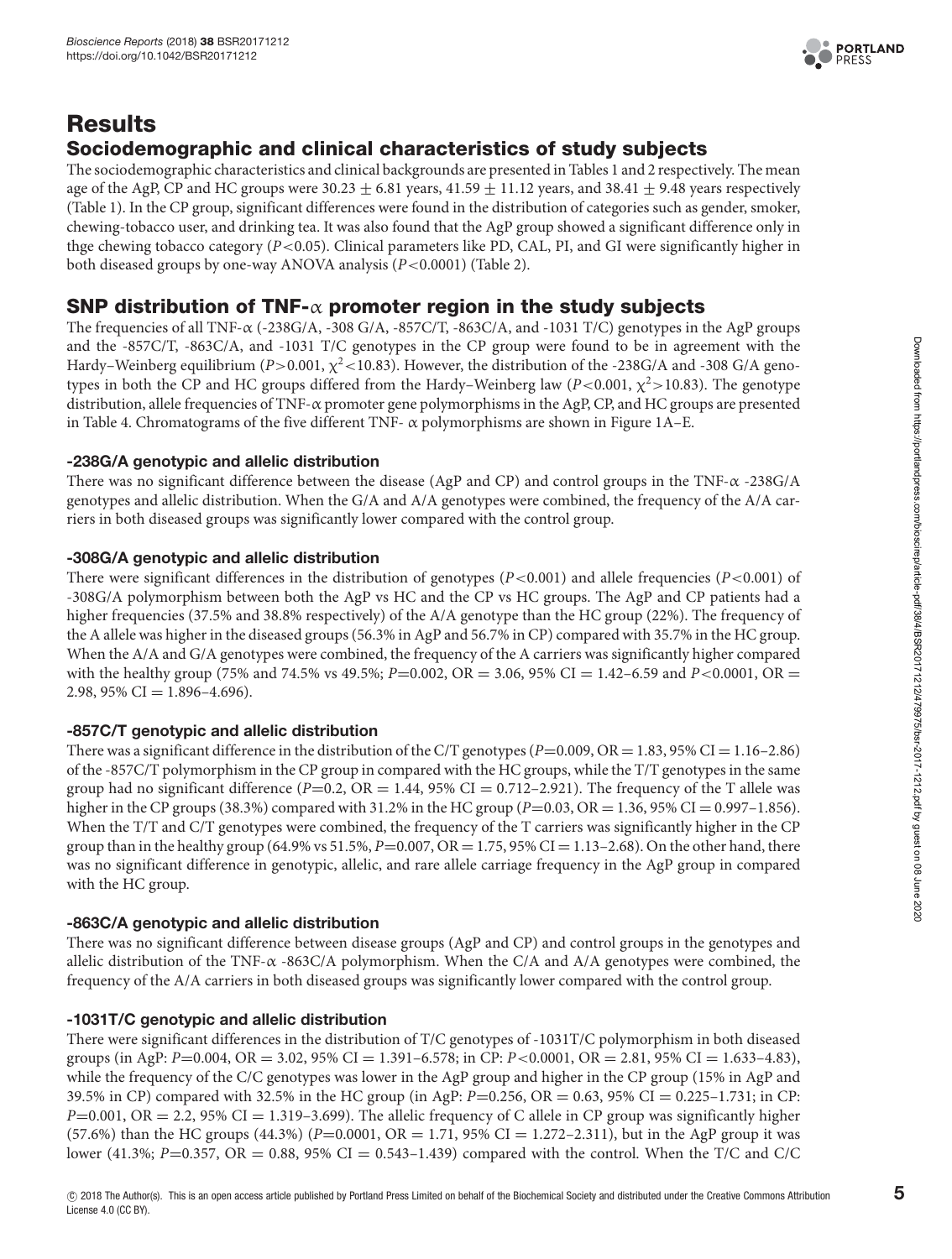



<span id="page-5-0"></span>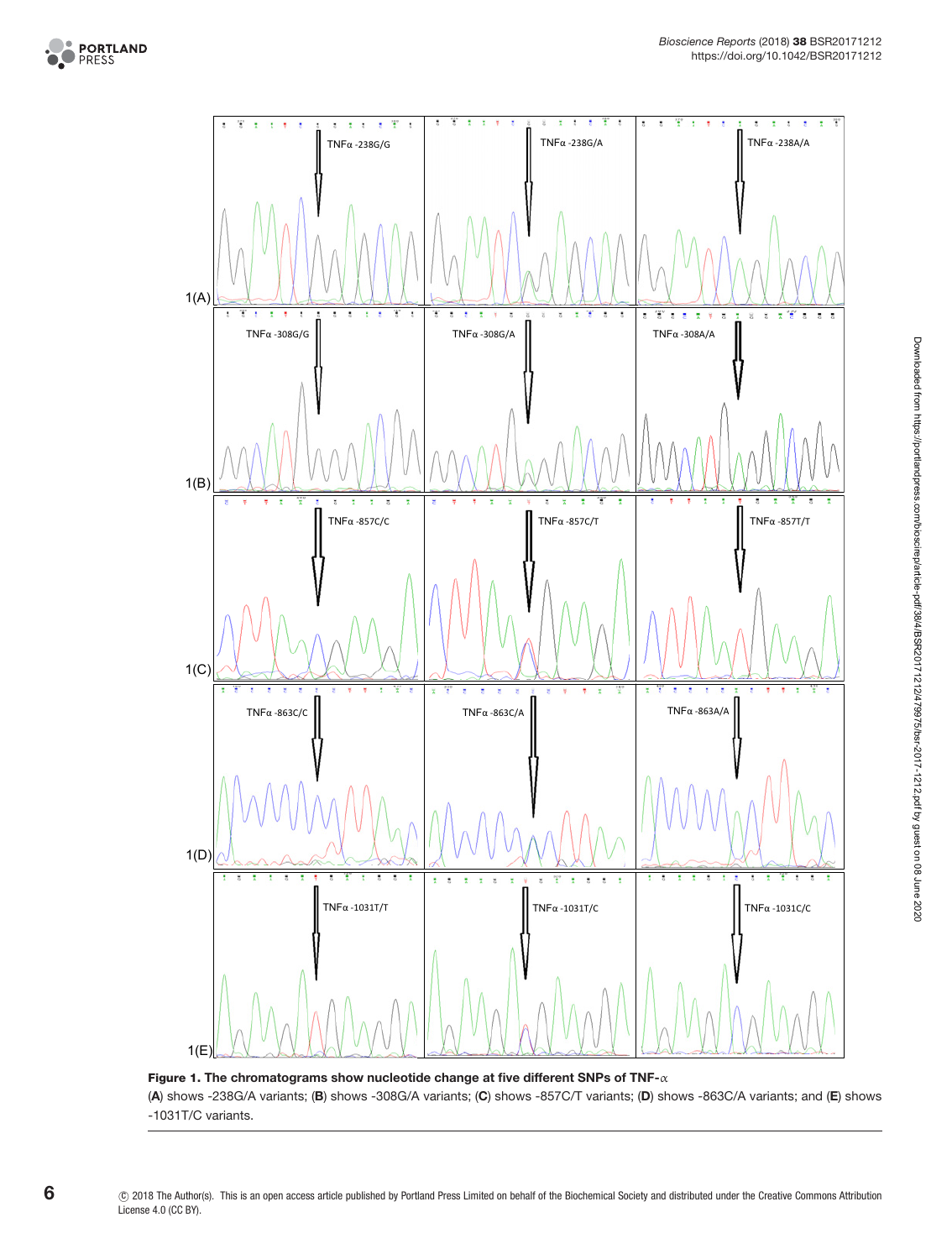

#### <span id="page-6-0"></span>**Table 4 TNF-**α **genotype and allelic frequencies in AgP, CP, and HC group**

| <b>Alleles and</b><br>genotyping    | AgP<br>$N=40$<br>(%) | <b>CP</b><br>$N = 157$<br>(%) | HC<br>$N = 200$<br>(%) |              | <b>Odds ratio</b>      |                 | 95% CI                 |              | P value                |                     | Chi square (Pearson P<br>value) |
|-------------------------------------|----------------------|-------------------------------|------------------------|--------------|------------------------|-----------------|------------------------|--------------|------------------------|---------------------|---------------------------------|
|                                     |                      |                               |                        |              |                        |                 |                        |              |                        |                     |                                 |
|                                     |                      |                               |                        | AgP<br>vs HC | CP <sub>vs</sub><br>HC | AgP vs<br>HC    | CP <sub>vs</sub><br>НC | AgP vs<br>HC | CP <sub>vs</sub><br>HC | AgP vs<br>HC        | CP <sub>vs</sub><br>HС          |
| rs361525 - 238G > A                 |                      |                               |                        |              |                        |                 |                        |              |                        |                     |                                 |
| GG                                  | 26                   | 86                            | 125                    |              |                        |                 |                        |              |                        |                     |                                 |
| GA                                  | 12                   | 47                            | 44                     | 1.31         | 1.55                   | 0.609-2.819     | $0.947 - 2.545$        | 0.306        | 0.053                  | 0.48(0.488)         | 3.06 (0.081)                    |
| AA                                  | $\mathbf{2}$         | 24                            | 31                     | 0.31         | 1.13                   | 0.069-1.377     | $0.617 - 2.049$        | 0.081        | 0.406                  | 2.61(0.106)         | 0.15(0.698)                     |
| A allele carriage                   | 14                   | 71                            | 75                     | 0.89         | 1.37                   | $0.441 - 1.825$ | 0.899-2.104            | 0.456        | 0.086                  | 0.09(0.764)         | 2.17(0.14)                      |
| G                                   | 64                   | 219                           | 294                    |              |                        |                 |                        |              |                        |                     |                                 |
| A                                   | 16                   | 95                            | 95                     | 0.69         | 1.2                    | 0.384-1.252     | $0.867 - 1.669$        | 0.139        | 0.153                  | 0.49(0.222)         | 1.23 (0.267)                    |
| rs1800629 -308G>A                   |                      |                               |                        |              |                        |                 |                        |              |                        |                     |                                 |
| GG                                  | 10                   | 40                            | 101                    |              |                        |                 |                        |              |                        |                     |                                 |
| GA                                  | 15                   | 56                            | 55                     | 2.75         | 2.57                   | 1.16-6.54       | 1.525-4.333            | $< 0.01*$    | $< 0.001*$             | 5.56(0.018)         | 12.84<br>(<0.001)               |
| AA                                  | 15                   | 61                            | 44                     | 3.44         | 3.51                   | 1.43-8.26       | 2.054-5.966            | $< 0.001*$   | $< 0.001*$             | $8.28$ (< $0.001$ ) | 21.98<br>(<0.001)               |
| A allele carriage                   | 30                   | 117                           | 99                     | 3.06         | 2.98                   | 1.42-6.59       | 1.896-4.696            | $0.002*$     | $< 0.001*$             | 8.72 (0.003)        | 23.05<br>(<0.0001)              |
| G                                   | 35                   | 136                           | 257                    |              |                        |                 |                        |              |                        |                     |                                 |
| A                                   | 45                   | 178                           | 143                    | 2.31         | 2.35                   | 1.42-3.761      | 1.737-3.183            | $< 0.0001*$  | $< 0.0001*$            | 11.76<br>(<0.0001)  | 31.16<br>(<0.0001)              |
| rs1799724 -857C>T                   |                      |                               |                        |              |                        |                 |                        |              |                        |                     |                                 |
| CC                                  | 21                   | 55                            | 97                     |              |                        |                 |                        |              |                        |                     |                                 |
| <b>CT</b>                           | 16                   | 84                            | 81                     | 0.912        | 1.83                   | 0.446-1.863     | 1.166-2.869            | 0.473        | $0.009*$               | 0.06(0.806)         | 6.97 (0.008)                    |
| $\top\top$                          | 3                    | 18                            | 22                     | 0.629        | 1.44                   | $0.173 - 2.301$ | $0.712 - 2.921$        | 0.355        | 0.2001                 | 0.49(0.481)         | 1.04(0.307)                     |
| T allele carriage                   | 19                   | 102                           | 103                    | 0.852        | 1.75                   | $0.431 - 1.68$  | 1.13-2.68              | 0.386        | $0.007*$               | 0.21(0.646)         | 6.53 (0.0106)                   |
| C                                   | 58                   | 194                           | 275                    |              |                        |                 |                        |              |                        |                     |                                 |
| Τ                                   | 22                   | 120                           | 125                    | 0.83         | 1.36                   | 0.489-1.423     | $0.997 - 1.856$        | 0.301        | $0.03*$                | 0.44(0.507)         | 3.79 (0.052)                    |
| rs1800630 -863C>A                   |                      |                               |                        |              |                        |                 |                        |              |                        |                     |                                 |
| CC                                  | 17                   | 84                            | 104                    |              |                        |                 |                        |              |                        |                     |                                 |
| CA                                  | 19                   | 58                            | 66                     | 1.76         | 1.08                   | $0.854 - 3.63$  | $0.69 - 1.715$         | 0.087        | 0.402                  | 2.39(0.122)         | 0.13(0.718)                     |
| AΑ                                  | $\overline{4}$       | 15                            | 30                     | 0.85         | 0.62                   | $0.255 - 2.608$ | $0.312 - 1.225$        | 0.491        | 0.111                  | 0.12(0.731)         | 1.91 (0.166)                    |
| A allele carriage                   | 23                   | 73                            | 96                     | 1.46         | 0.94                   | 0.738-2.909     | $0.619 - 1.431$        | 0.177        | 0.43                   | 1.2(0.273)          | 0.08(0.777)                     |
| C                                   | 53                   | 226                           | 274                    |              |                        |                 |                        |              |                        |                     |                                 |
| Α                                   | 27                   | 88                            | 126                    | 1.12         | 0.85                   | 0.666-1.843     | $0.612 - 1.171$        | 0.392        | 0.177                  | 0.16(0.689)         | 1.01(0.315)                     |
| rs1799964-1031T>C                   |                      |                               |                        |              |                        |                 |                        |              |                        |                     |                                 |
| T                                   | 13                   | 38                            | 88                     |              |                        |                 |                        |              |                        |                     |                                 |
| <b>TC</b>                           | 21                   | 57                            | 47                     | 3.02         | 2.81                   | 1.391-6.578     | 1.633-4.83             | $0.004*$     | $< 0.0001*$            | 8.2(0.004)          | 14.28<br>(<0.0001)              |
| CC                                  | 6                    | 62                            | 65                     | 0.63         | 2.2                    | $0.225 - 1.731$ | 1.319-3.699            | 0.256        | $0.001*$               | 0.83(0.362)         | 9.21 (0.002)                    |
| C allele carriage                   | 27                   | 119                           | 112                    | 1.63         | 2.46                   | 0.795-3.346     | 1.553-3.896            | 0.12         | $< 0.0001*$            | 1.81 (0.178)        | 15.09<br>(<0.0001)              |
| С                                   | 47                   | 133                           | 223                    |              |                        |                 |                        |              |                        |                     |                                 |
| $\top$                              | 33                   | 181                           | 177                    | 0.88         | 1.71                   | $0.543 - 1.439$ | 1.272-2.311            | 0.357        | $< 0.0001*$            | 0.24(0.624)         | 12.62 (0.0003)                  |
| Statistically significant (P<0.05). |                      |                               |                        |              |                        |                 |                        |              |                        |                     |                                 |

genotypes were combined, the frequency of the C carriers was significantly higher in the CP groups compared with the healthy group (75.8% vs 56%,  $P < 0.0001$ , OR = 2.46, 95% CI = 1.553-3.896).

# **Haplotype frequency and linkage disequilibrium analysis**

Based on the findings revealed from the five SNPs in TNF-α and the determined linkage disequilibrium (LD), our study highlighted that two SNPs, i.e. -238G/A and -308G/A, were linked with one another  $(D > 0.8)$  [\(Figure 2\)](#page-7-0) in the AgP population, and -308G/A and -1031T/C SNPs were linked in the CP population (D > 0.8) [\(Figure 3\)](#page-7-1). As shown in [Tables](#page-8-0) 5 and [6,](#page-8-1) our study highlighted that a two haplotypes (GGCCC and AATCC) increased the susceptibility of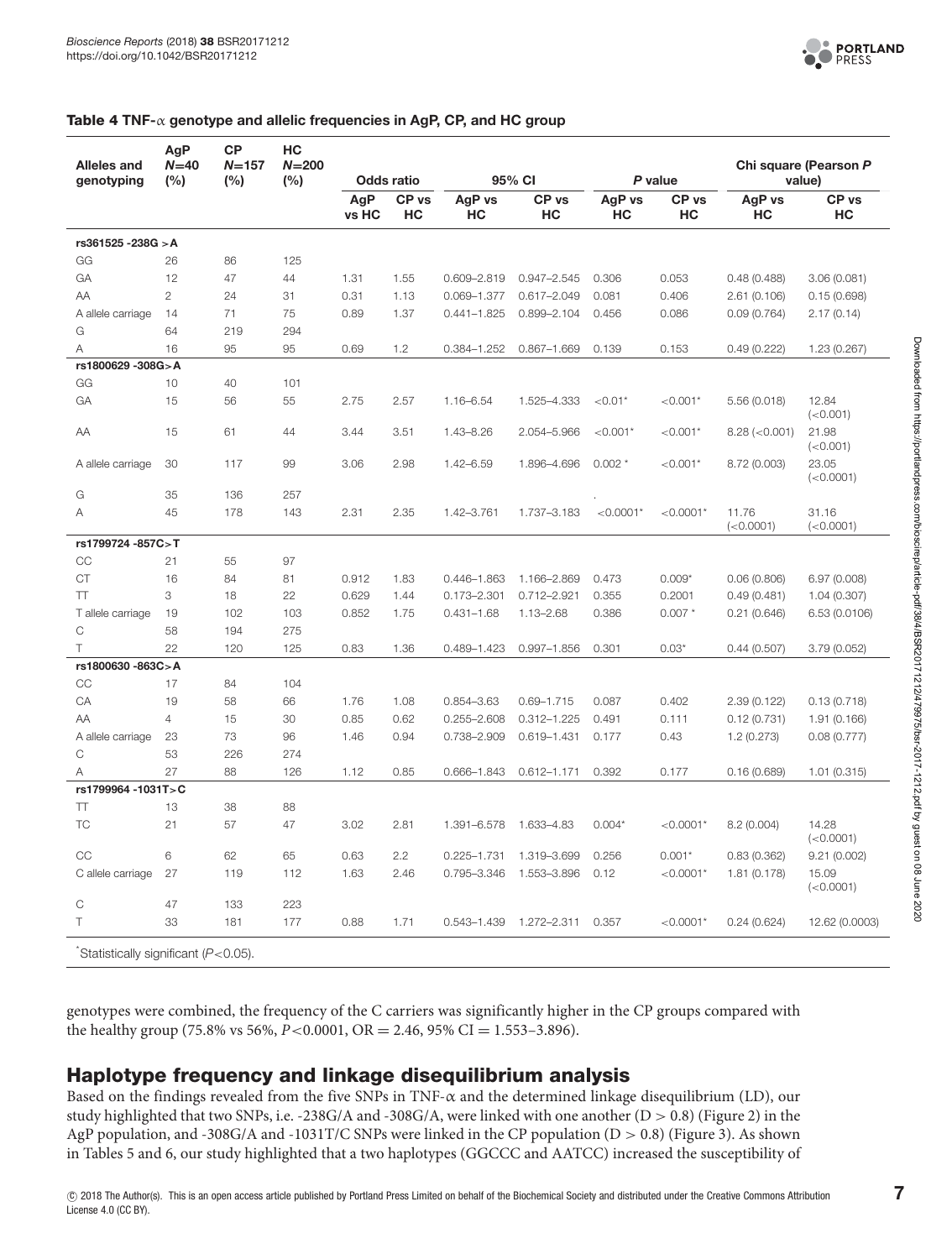



<span id="page-7-0"></span>**Figure 2. Linkage disequilibrium (LD) pattern of TNF-**α **genetic variants in the AgP population** The results represent the strong LD (D0  $> 0.8$ ) of TNF- $\alpha$  -238G/A, rs361525 and -308G/A, rs1800629.



<span id="page-7-1"></span>**Figure 3. Linkage disequilibrium (LD) pattern of TNF-**α **genetic variants in the CP population** The results represent the strong LD (D0  $>$  0.8) of TNF- $\alpha$  -308G/A, rs1800629 and -1031T/C, rs1799964.

both AgP and CP compared with the control population (In AgP: OR = 14.652, 95% CI = 3.48–61.612, *P*=0.002; OR = 4.54, 95% CI = 0.927–22.246, *P*=0.041 respectively and In CP: OR = 7.885, 95% CI = 2.08–29.54, *P*=0.0003; OR  $= 5.448, 95\% \text{ CI} = 1.599 - 18.569, P = 0.002$  respectively). The other haplotypes (GACAC, AATAC, GATAC, GGCCT, GGTAT, and GGTCT) were not to be found significantly associated with the increased susceptibility of both diseased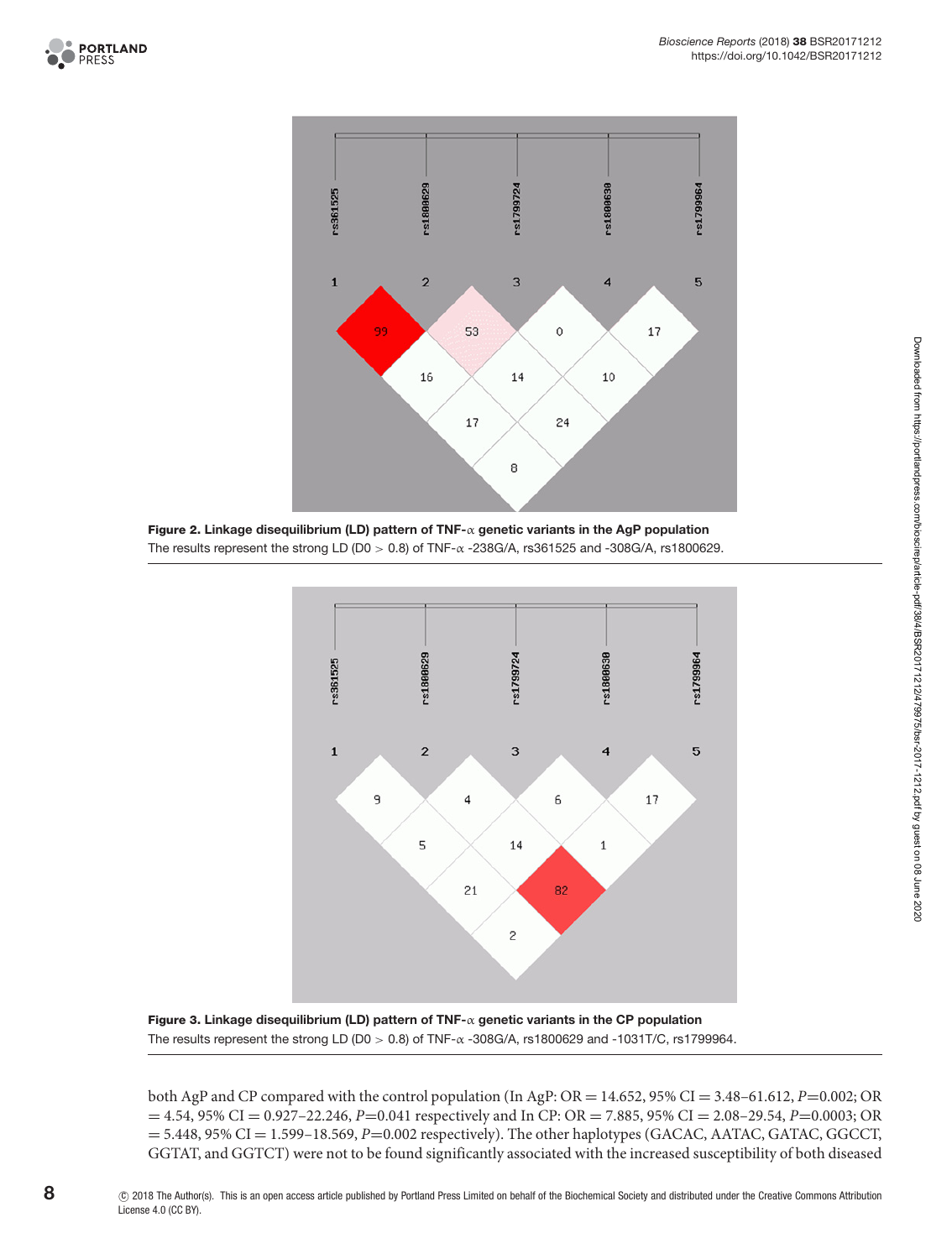

#### <span id="page-8-0"></span>**Table 5 Haplotype distribution in AgP group (as derived from SHEsis program)**

| <b>Haplotypes</b>  |              | Frequency     | OR (95% CI)           | P value |  |
|--------------------|--------------|---------------|-----------------------|---------|--|
|                    | AgP $(%)$    | HC (%)        |                       |         |  |
| <b>GACAC</b>       | 4.13 (0.052) | 12.85 (0.032) | 1.57 (0.503-4.896)    | 0.433   |  |
| AATCC*             | 2.99(0.037)  | 3.26(0.008)   | 4.54 (0.927-22.246)   | 0.041   |  |
| AATAC              | 2.22(0.028)  | 21.52 (0.054) | $0.48(0.118 - 1.952)$ | 0.294   |  |
| <b>GACCC</b>       | 7.64 (0.096) | 40.38 (0.101) | $0.89(0.396 - 2.026)$ | 0.792   |  |
| GACCT <sup>*</sup> | 6.32 (0.079) | 3.99(0.01)    | 8.18 (2.27-29.39)     | 0.0001  |  |
| <b>GATAC</b>       | 3.16(0.04)   | 47.42 (0.119) | $0.29(0.09 - 0.932)$  | 0.027   |  |
| GGCAC*             | 3.93(0.049)  | 2.15(0.005)   | $9.16(1.71 - 49.19)$  | 0.0018  |  |
| GGCAT*             | 7.54 (0.094) | 8.16(0.02)    | 4.804 (1.73–13.36)    | 0.001   |  |
| GGCCC*             | 7.29 (0.091) | 2.61(0.007)   | 14.652 (3.48-61.612)  | 0.0021  |  |
| <b>GGCCT</b>       | 12.09(0.15)  | 148.03 (0.37) | $0.277(0.145 - 0.53)$ | 0.0047  |  |
| <b>GGTAT</b>       | 2.69(0.034)  | 8.83 (0.022)  | 1.47 (0.368–5.91)     | 0.581   |  |
| <b>GGTCT</b>       | 1.43(0.018)  | 13.20 (0.033) | $0.511(0.089 - 2.92)$ | 0.442   |  |

\* Statistically significant (P<0.05).

#### <span id="page-8-1"></span>**Table 6 Haplotype distribution in CP group (as derived from SHEsis program)**

| <b>Haplotypes</b> |               | <b>Frequency</b> | OR (95% CI)            | P value  |  |
|-------------------|---------------|------------------|------------------------|----------|--|
|                   | CP (%)        | HC (%)           |                        |          |  |
| <b>GACCC</b>      | 37.15 (0.118) | 40.38 (0.101)    | 1.26 (0.785-2.02)      | 0.335    |  |
| <b>GATAC</b>      | 15.65 (0.05)  | 47.42 (0.119)    | $0.408(0.226 - 0.739)$ | 0.002    |  |
| GATCC*            | 37.3 (0.119)  | 4.54(0.011)      | 12.46 (4.644-33.438)   | 0.00004  |  |
| <b>GGCAT</b>      | 11.53 (0.037) | 8.16(0.02)       | 1.925 (0.775-4.782)    | 0.152    |  |
| GGCCC*            | 14.69 (0.047) | 2.61(0.007)      | 7.885 (2.08-29.54)     | 0.0003   |  |
| <b>GGCCT</b>      | 41.13 (0.131) | 148.03 (0.37)    | $0.265(0.18 - 0.39)$   | 0.000005 |  |
| <b>GGTAT</b>      | 10.58 (0.034) | 8.83 (0.022)     | 1.623 (0.655-4.02)     | 0.291    |  |
| <b>GGTCT</b>      | 14.38 (0.046) | 13.20 (0.033)    | 1.479 (0.689-3.172)    | 0.313    |  |
| <b>GACAC</b>      | 16.06 (0.051) | 12.85 (0.032)    | 1.709 (0.807-3.619)    | 0.157    |  |
| AGTCT*            | 11.07 (0.035) | 5.86(0.015)      | 2.582 (0.937-7.112)    | 0.057    |  |
| <b>AGTAT</b>      | 7.90 (0.025)  | 12.09 (0.03)     | $0.869(0.35 - 2.159)$  | 0.762    |  |
| <b>AGCCT</b>      | 16.4 (0.052)  | 42.68 (0.107)    | $0.484(0.268 - 0.874)$ | 0.014    |  |
| AATCC*            | 12.81 (0.041) | 3.26(0.008)      | 5.448 (1.599-18.569)   | 0.002    |  |
| <b>AATAC</b>      | 1.94 (0.006)  | 21.52 (0.054)    | $0.115(0.026 - 0.501)$ | 0.0005   |  |
| AACCC*            | 22.73 (0.072) | 7.13(0.018)      | 4.54 (1.929-10.687)    | 0.0001   |  |
| AACAC*            | 14.34 (0.046) | 2.85(0.007)      | 7.012 (1.95-25.218)    | 0.0005   |  |

groups. There were some other haplotypes like GACCT, GGCAC, and GGCAT that were significantly associated with the increased susceptibility in AgP groups whereas GATCC, AGTCT, AACCC, and AACAC haplotypes were associated only with increased risk of CP.

# **Logistic regression analysis**

Since the pathogenesis of periodontitis is multifactorial, multiple logistic regression analysis was used to evaluate the associations of the rare allele carrying genotypes with AgP and CP susceptibility, while adjusting for the epidemiological variables such as a subject age, gender and smoking status to control for possible confounding effects in the present study [\(Table](#page-9-0) 7). The subjects' gender and smoking and chewing-tobacco status were found to be significantly associated (*P*<0.05) with CP ( $AOR = 2.363$ , 95% CI = 1.185–4.715, *P*=0.01;  $AOR = 10.057$ , 95% CI = 4.962–20.38, *P*<0.0001 and AOR = 3.701, 95% CI = 2.21–6.196, *P*<0.0001 respectively). The TNF-α -308 A allele carrying genotype was found to be significantly associated with both the AgP and CP groups ( $AOR = 3.607$ , 95% CI  $= 1.49 - 8.732$ , *P*=0.004 and AOR = 2.805, 95% CI = 1.641–4.794, *P*<0.0001 respectively). While the other SNP, i.e. -1031 C, allele carrying genotypes were found to be significant only for CP after adjustment for age, gender, smoking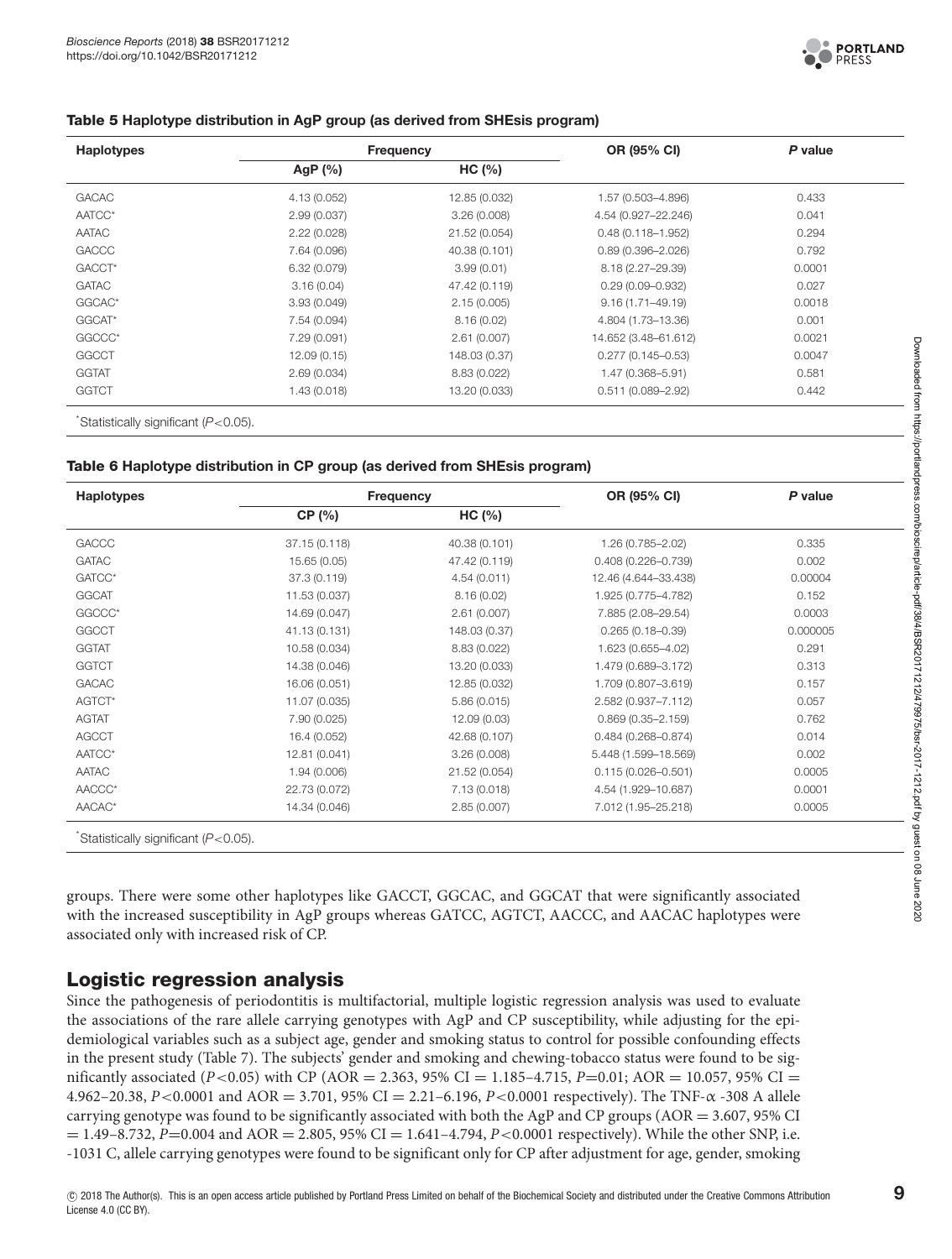#### <span id="page-9-0"></span>**Table 7 Logistic regression analysis of epidemiological factors in AgP and CP groups distributed by rare allele carrying and noncarrying genotypes**

| <b>Parameters</b>      | AgP vs HC  |                 |          | <b>CP vs HC</b> |                 |             |  |
|------------------------|------------|-----------------|----------|-----------------|-----------------|-------------|--|
|                        | <b>AOR</b> | 95% CI          | P value  | <b>AOR</b>      | 95% CI          | P value     |  |
| Age                    | 0.865      | $0.812 - 0.922$ | < 0.0001 | 1.019           | $0.995 - 1.04$  | 0.139       |  |
| Gender                 |            |                 |          |                 |                 |             |  |
| Male                   | 0.57       | $0.235 - 1.386$ | 0.215    | 2.363           | 1.185-4.715     | $0.015*$    |  |
| Female                 |            |                 |          |                 |                 |             |  |
| Ethnicity              |            |                 |          |                 |                 |             |  |
| Hindu                  | 2.007      | $0.904 - 4.455$ | 0.087    | 0.699           | $0.421 - 0.161$ | 0.167       |  |
| Muslim                 |            |                 |          |                 |                 |             |  |
| Smoker                 | 1.346      | 0.473-3.832     | 0.578    | 10.057          | 4.962-20.38     | $< 0.0001*$ |  |
| <b>Tobacco Chewer</b>  | 0.225      | 0.063-0.804     | 0.022    | 3.701           | $2.21 - 6.196$  | $< 0.0001*$ |  |
| Tea Drinker            |            |                 |          |                 |                 |             |  |
| $\geq$ 4 cups/day      | 1.913      | 0.663-5.522     | 0.23     | 1.236           | 0.709-2.152     | 0.455       |  |
| $\leq$ 4 cups/day      | 1.042      | $0.307 - 3.539$ | 0.948    | 0.39            | $0.187 - 0.812$ | 0.012       |  |
| Never                  |            |                 |          |                 |                 |             |  |
| -238 A allele carriage |            |                 |          |                 |                 |             |  |
| Noncarrier             |            |                 |          |                 |                 |             |  |
| Carrier                | 1.654      | $0.668 - 4.1$   | 0.277    | 1.348           | $0.81 - 2.245$  | 0.251       |  |
| Age                    | 0.867      | 0.812-0.926     | < 0.0001 | 1.02            | $0.995 - 1.045$ | 0.123       |  |
| Gender                 |            |                 |          |                 |                 |             |  |
| Male                   | 0.556      | $0.216 - 1.432$ | 0.224    | 2.354           | 1.18-4.695      | $0.015*$    |  |
| Female                 |            |                 |          |                 |                 |             |  |
| Ethnicity              |            |                 |          |                 |                 |             |  |
| Hindu                  | 1.794      | 0.76-4.237      | 0.183    | 0.689           | $0.414 - 1.146$ | 0.151       |  |
| Muslim                 |            |                 |          |                 |                 |             |  |
| Smoker                 | 1.061      | 0.362-3.106     | 0.914    | 9.879           | 4.871-20.037    | $< 0.0001*$ |  |
| <b>Tobacco Chewer</b>  | 0.341      | $0.092 - 1.265$ | 0.108    | 3.631           | 2.165-6.089     | $< 0.0001*$ |  |
| Tea Drinker            |            |                 |          |                 |                 |             |  |
| $\geq$ 4 cups/day      | 1.96       | 0.655-5.867     | 0.229    | 1.234           | $0.708 - 2.151$ | 0.458       |  |
| $\leq$ 4 cups/day      | 1.19       | 0.332-4.335     | 0.782    | 0.378           | $0.181 - 0.789$ | 0.01        |  |
| Never                  |            |                 |          |                 |                 |             |  |
| -308 A allele carriage |            |                 |          |                 |                 |             |  |
| Noncarrier             |            |                 |          |                 |                 |             |  |
| Carrier                | 3.607      | 1.49-8.732      | $0.004*$ | 2.805           | 1.641-4.794     | $< 0.0001*$ |  |
| Age                    | 0.865      | $0.811 - 0.923$ | < 0.0001 | 1.023           | 0.998-1.049     | $0.07*$     |  |
| Gender                 |            |                 |          |                 |                 |             |  |
| Male                   | 0.483      | $0.191 - 1.218$ | 0.123    | 2.263           | 1.116-4.589     | $0.024*$    |  |
| Female                 |            |                 |          |                 |                 |             |  |
| Ethnicity              |            |                 |          |                 |                 |             |  |
| Hindu                  | 2.285      | 0.995-5.247     | $0.051*$ | 0.714           | $0.424 - 1.203$ | 0.206       |  |
| Muslim                 |            |                 |          |                 |                 |             |  |
| Smoker                 | 1.263      | 0.437-3.646     | 0.666    | 9.461           | 4.588-19.51     | $< 0.0001*$ |  |
| Tobacco Chewer         | 0.187      | $0.05 - 0.695$  | 0.012    | 3.562           | 2.103-6.032     | $< 0.0001*$ |  |
| Tea Drinker            |            |                 |          |                 |                 |             |  |
| $\geq$ 4 cups/day      | 1.946      | 0.644-5.882     | 0.238    | 1.204           | $0.68 - 2.133$  | 0.524       |  |
| $\leq$ 4 cups/day      | 1.045      | 0.293-3.719     | 0.946    | 0.406           | $0.192 - 0.862$ | 0.019       |  |
| Never                  |            |                 |          |                 |                 |             |  |

**Continued over**

and chewing tobacco status, and habit of drinking tea (AOR = 2.537, 95% CI = 1.483-4.342, *P*=0.001). The TNF- $\alpha$ -238 A, -857 T and -863 A allele carrying genotypes were not found to be significantly associated with AgP (AOR = 1.654, 95% CI = 0.668–4.1, *P*=0.277; AOR = 0.782, 95% CI = 0.356–1.72, *P*=0.541 and AOR = 1.481, 95% CI = 0.679–3.23, *P*=0.324 respectively) as well as CP (AOR = 1.348, 95% CI = 0.81–2.245, *P*=0.251; AOR = 1.423, 95%  $CI = 0.858 - 2.36$ ,  $P = 0.172$  and  $AOR = 0.787$ , 95%  $CI = 0.476 - 1.301$ ,  $P = 0.35$  respectively).

**10** -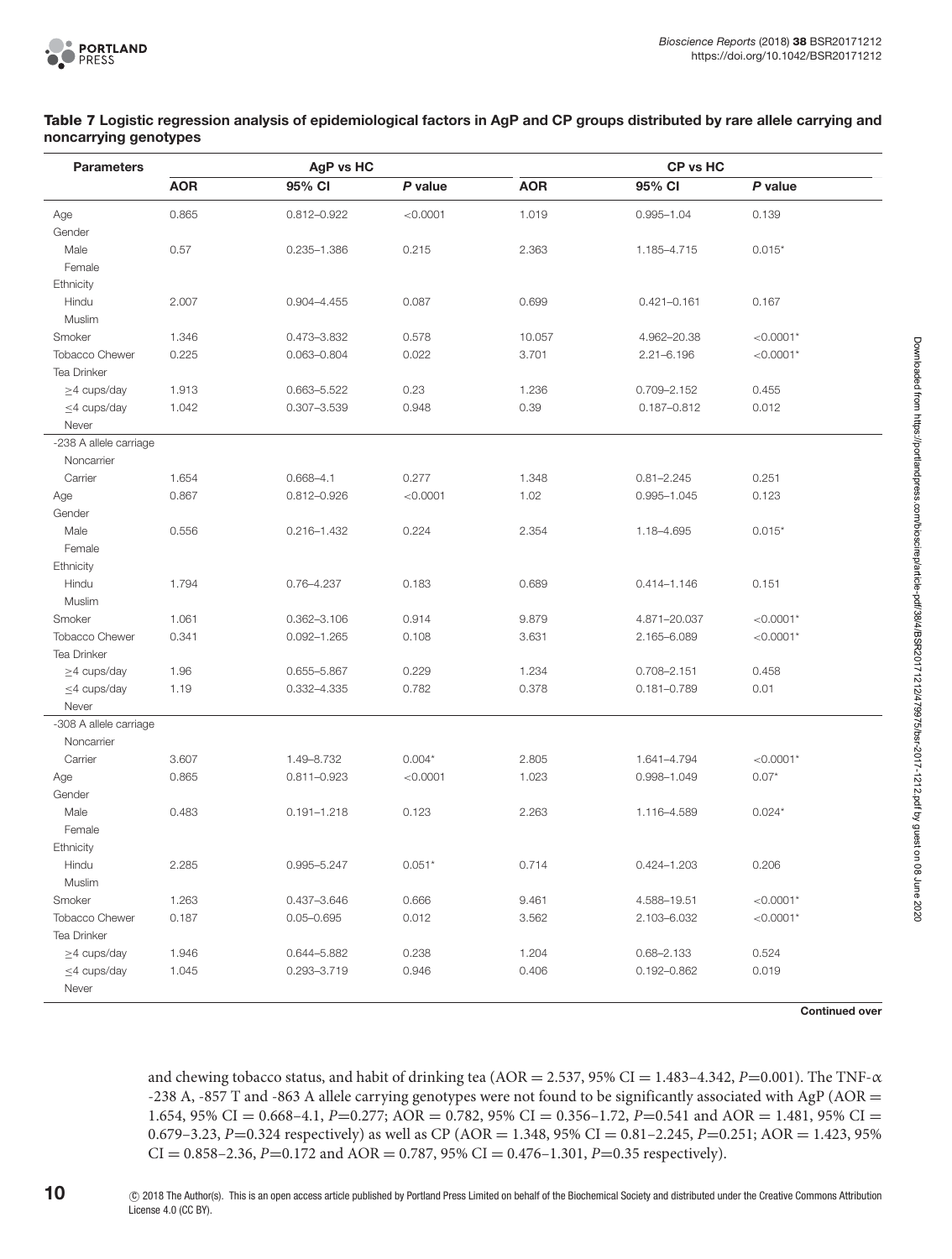

#### **Table 7 Logistic regression analysis of epidemiological factors in AgP and CP groups distributed by rare allele carrying and noncarrying genotypes (Continued)**

| <b>Parameters</b>                   |            | AgP vs HC       |           | CP vs HC   |                 |             |  |
|-------------------------------------|------------|-----------------|-----------|------------|-----------------|-------------|--|
|                                     | <b>AOR</b> | 95% CI          | $P$ value | <b>AOR</b> | 95% CI          | P value     |  |
| -857T allele carriage               |            |                 |           |            |                 |             |  |
| Non-carrier                         |            |                 |           |            |                 |             |  |
| Carrier                             | 0.782      | $0.356 - 1.72$  | 0.541     | 1.423      | $0.858 - 2.36$  | 0.172       |  |
| Age                                 | 0.864      | 0.811-0.922     | < 0.0001  | 1.019      | $0.994 - 1.044$ | 0.142       |  |
| Gender                              |            |                 |           |            |                 |             |  |
| Male                                | 0.568      | 0.233-1.383     | 0.212     | 2.378      | 1.19-4.752      | $0.014*$    |  |
| Female                              |            |                 |           |            |                 |             |  |
| Ethnicity                           |            |                 |           |            |                 |             |  |
| Hindu                               | 2.068      | 0.924-4.628     | 0.077     | 0.688      | $0.413 - 1.144$ | 0.15        |  |
| Muslim                              |            |                 |           |            |                 |             |  |
| Smoker                              | 1.394      | 0.484-4.014     | 0.538     | 9.658      | 4.751-19.631    | $< 0.0001*$ |  |
| <b>Tobacco Chewer</b>               | 0.225      | $0.063 - 0.805$ | 0.022     | 3.675      | 2.192-6.161     | $< 0.0001*$ |  |
| Tea Drinker                         |            |                 |           |            |                 |             |  |
| $\geq$ 4 cups/day                   | 1.883      | 0.653-5.434     | 0.242     | 1.229      | $0.704 - 2.146$ | 0.468       |  |
| $\leq$ 4 cups/day                   | 1.067      | 0.314-3.634     | 0.917     | 0.395      | 0.189-0.823     | 0.013       |  |
| Never                               |            |                 |           |            |                 |             |  |
| -863A allele carriage               |            |                 |           |            |                 |             |  |
| Non-carrier                         |            |                 |           |            |                 |             |  |
| Carrier                             | 1.481      | 0.679-3.23      | 0.324     | 0.787      | 0.476-1.301     | 0.35        |  |
| Age                                 | 0.866      | 0.813-0.922     | < 0.0001  | 1.019      | 0.994-1.044     | 0.134       |  |
| Gender                              |            |                 |           |            |                 |             |  |
| Male                                | 0.584      | $0.24 - 1.422$  | 0.236     | 2.374      | 1.189-4.741     | $0.014*$    |  |
| Female                              |            |                 |           |            |                 |             |  |
| Ethnicity                           |            |                 |           |            |                 |             |  |
| Hindu                               | 1.93       | 0.865-4.307     | 0.109     | 0.703      | $0.423 - 1.17$  | 0.175       |  |
| Muslim                              |            |                 |           |            |                 |             |  |
| Smoker                              | 1.391      | 0.489-3.957     | 0.536     | 10.357     | 5.085-21.096    | $< 0.0001*$ |  |
| <b>Tobacco Chewer</b>               | 0.221      | $0.062 - 0.793$ | 0.021     | 3.728      | 2.224-6.249     | $< 0.0001*$ |  |
| Tea Drinker                         |            |                 |           |            |                 |             |  |
| $\geq$ 4 cups/day                   | 1.98       | $0.682 - 5.75$  | 0.209     | 1.248      | 0.716-2.175     | 0.435       |  |
| $\leq$ 4 cups/day                   | 1.049      | 0.308-3.58      | 0.938     | 0.394      | $0.189 - 0.82$  | 0.013       |  |
| Never                               |            |                 |           |            |                 |             |  |
| -1031C allele carriage              |            |                 |           |            |                 |             |  |
| Non-carrier                         |            |                 |           |            |                 |             |  |
| Carrier                             | 1.729      | 0.764-3.908     | 0.189     | 2.537      | 1.483-4.342     | $0.001*$    |  |
|                                     | 0.865      | 0.812-0.921     | < 0.0001  | 1.021      | 0.996-1.047     | 0.102       |  |
| Age<br>Gender                       |            |                 |           |            |                 |             |  |
| Male                                |            |                 | 0.243     | 2.362      |                 | 0.016       |  |
|                                     | 0.588      | 0.241-1.434     |           |            | 1.17-4.769      |             |  |
| Female                              |            |                 |           |            |                 |             |  |
| <b>Ethnicity</b>                    |            |                 |           |            |                 |             |  |
| Hindu                               | 2.044      | 0.915-4.565     | 0.081     | 0.699      | $0.417 - 1.174$ | 0.176       |  |
| Muslim                              |            |                 |           |            |                 |             |  |
| Smoker                              | 1.359      | 0.477-3.87      | 0.566     | 9.28       | 4.522-19.044    | $< 0.001*$  |  |
| <b>Tobacco Chewer</b>               | 0.221      | $0.061 - 0.794$ | 0.021     | 3.6        | 2.133-6.084     | $< 0.001*$  |  |
| Tea Drinker                         |            |                 |           |            |                 |             |  |
| $\geq$ 4 cups/day                   | 1.897      | 0.651-5.531     | 0.241     | 1.224      | 0.693-2.161     | 0.486       |  |
| $\leq$ 4 cups/day                   | 0.995      | $0.29 - 3.419$  | 0.994     | 0.39       | $0.185 - 0.822$ | 0.013       |  |
| Never                               |            |                 |           |            |                 |             |  |
| Statistically significant (P<0.05). |            |                 |           |            |                 |             |  |

Downloaded from https://portlandpress.com/bioscirep/article-pdf/38/4/BSR20171212/479975/bsr-2017-1212.pdf by guest on 08 June 2020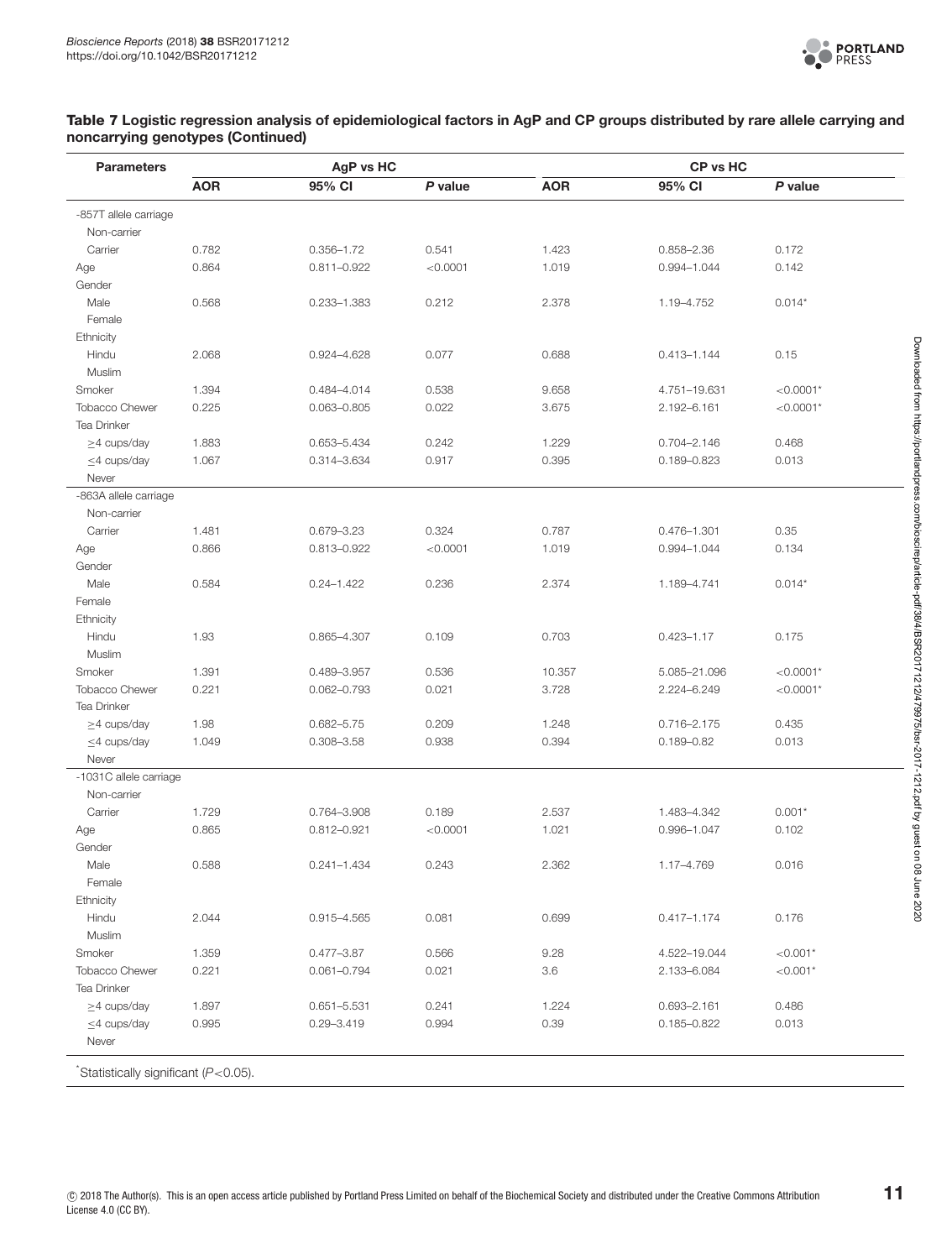



# **Discussion**

Periodontitis is a multifactorial disease in which genetic and environmental factors affect the clinical outcomes. Among cytokines, TNF- $\alpha$  is considered as a pivotal mediator during the development of inflammatory response and the remodeling of periodontal tissue. In the present case–control study with a relatively large sample size, we investigated the possible role of the five different SNPs i.e. -238G/A, -308G/A, -857C/T, -863C/A, and -1031T/C located on TNF-α gene promoter region. Our case–control genetic association study was the first undertaken in an Indian population. Our study found that:

- 1. TNF-α -308G/A (rs1800629) genotype was significantly higher in patients with both AgP and CP compared with healthy controls;
- 2. TNF-α -857C/T (rs1799724) and -1031T/C (rs1799964) genotypes were significantly higher in patients with CP compared with healthy controls;
- 3. no association was found between TNF-α -238 G/A (rs361525) and -863 C/A (rs1800630) polymorphisms with susceptibility to AgP or CP.
- 4. In the AgP population, -238G/A (rs361252) and -308G/A genotypes were linked and had a high probability of coinheriting.In theCP population,-308G/A and -1031T/C(rs1799964) polymorphisms were linked and possibly coinherited in the next generation.
- 5. gender, smoking habit, and use of chewing tobacco increased the risk of CP, whereas in the AgP group there are no epidemiological factors that affect the risk of AgP.

As periodontitis is multifactorial in nature, involving interactions between the genes, the environment and lifestyle, periodontal risk gene assessments may be valuable in preventive, diagnostic, and therapeutic strategies against the incidence and progression of CP. There are different transition variants in the promoter region at the positions of -238, -308, -376, -857, -863 and -1031. It has been reported that the transition of guanine to adenine at -238, -308 position causes the high transcriptional activation which results enhanced production of TNF-α up to five-fold *in vitro* [\[25](#page-13-5)[,30\]](#page-13-6). Other TNF-α SNPs at positions of -1031, -863, and -857 have been identified and the allelic variants of these SNPs have been suggested to be related to high TNF- $\alpha$  production [\[4](#page-12-3)[,6\]](#page-12-5). However, the influence of different TNF-α genotypes on the phenotypic cytokine production is not fully known. The possible effect of TNF-α gene promoter polymorphism on the periodontal disease severity and clinical outcome remains to be elucidated.

Some studies have been conducted to evaluate the association between TNF- $\alpha$  promoter polymorphisms and periodontitis in different populations [\[23,](#page-13-0)[26\]](#page-13-1), but it is still a contradictory topic of debate. There are several contretemps regarding the TNF- $\alpha$  gene as a good candidate for genetic studies in relation to periodontitis. There is affirmation to suggest that  $TNF-\alpha$  gene plays an important role in the pathogenesis of periodontitis as it is a potent immunological intermediator with proinflammatory properties [\[31\]](#page-13-7). TNF-α increases the rate of bone resorption and regulates cell proliferation from periodontal tissue origin [\[32](#page-13-8)[,33\]](#page-13-9). It is determined that the interindividual differences have been observed in TNF-α production by peripheral blood mononuclear cells or oral leukocytes, isolated from individuals with and without periodontitis [\[34-36\]](#page-13-10). It is imaginable that individual differences in periodontitis susceptibility or individual differences in periodontal disease severity are related to genetically determined differences in TNF-α production and secretion by a variety of cells. The -238 polymorphism was shown to be nonfunctional in promoter/reporter gene studies [\[35,](#page-13-11)[37\]](#page-13-12). On the other hand, it has been shown that carriers of the TNF-α -308 A allele appeared to have greater transcription activity and produced higher levels of TNF-α [\[38-40\]](#page-13-13). TNF-α levels are increased in the gingival cervicular fluid in periodontitis and this cytokine is found in higher levels in the inflamed periodontal tissues compared with healthy periodontal tissues [\[41\]](#page-13-14).

In conclusion, our data show that the TNF- $\alpha$  -308G/A gene polymorphism is significantly associated with AgP, while -308G/A, -857C/T, and -1031T/C polymorphism increase the risk for CP in Indian population. Further studies including ethnically and culturally different populations from India confirm this finding.

#### **Acknowledgments**

The authors wish to thank Dr Tirthankar Debnath and all the participants for their participation.

#### **Funding**

This work was supported by DBT, INDIA (102/IFD/SAN/1699/2015-2016) and TEQIP II.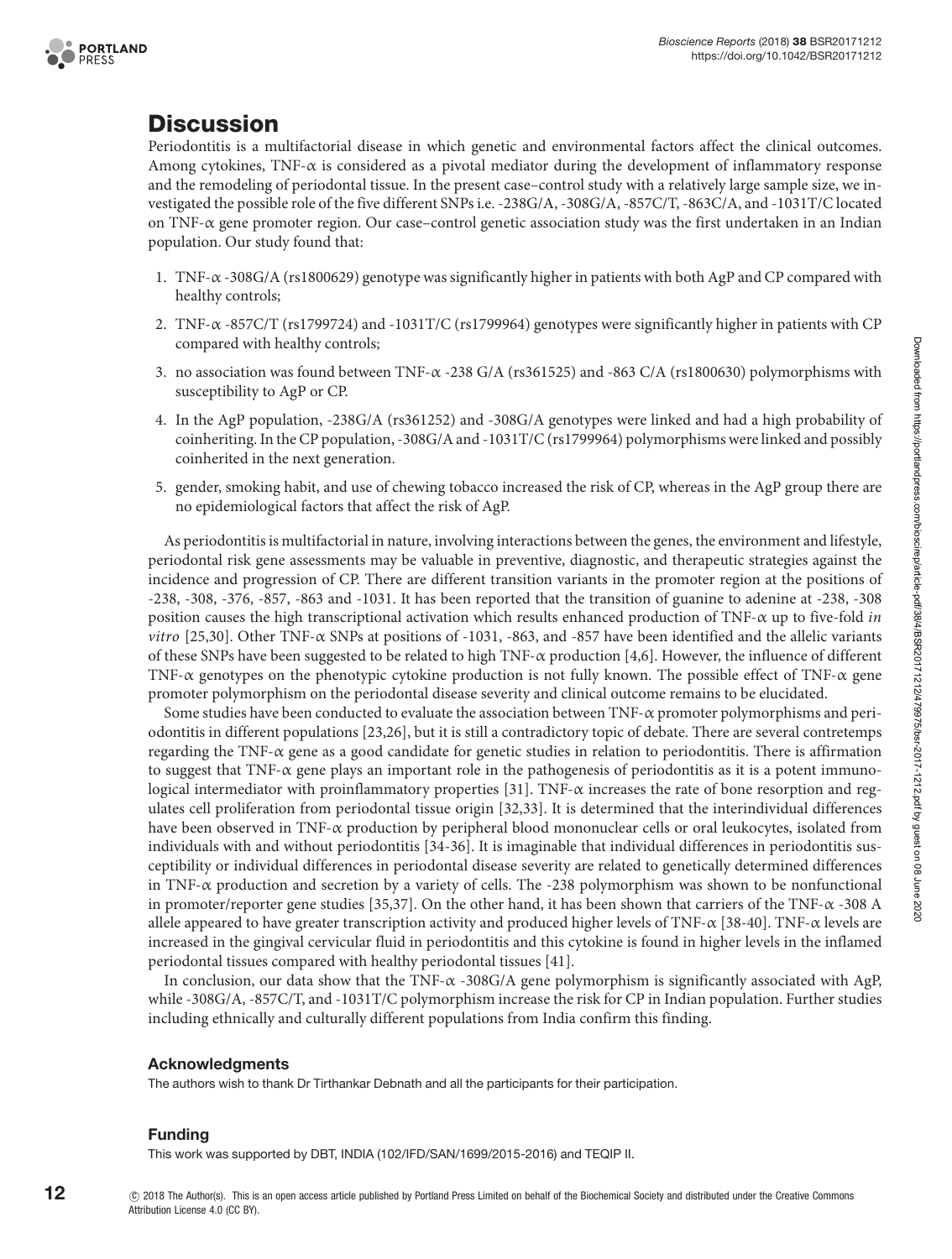

# **Competing Interests**

The authors declare that there are no competing interests associated with the manuscript.

# **Author Contribution**

P.M.: managed data, analyzed data, designed the work, and wrote the article. K.T.: designed the work and wrote the article. M.B.: analyzed the data. V.N.: medical assistance. S.G.: improved the whole quality of the paper. S.K.D.: checked the quality of the paper.

# **Abbreviations**

AgP, aggressive periodontitis; CAL, clinical attachment loss; CP, chronic periodontitis; GI, gingival index; HC, healthy control; ICAM, intercellular adhesion molecule; MMP, matrix metalloproteinase; PD, probing depth; PI, plaque index; PMN, polymorphonuclear leukocyte; SNP, single nucleotide polymorphism; TNF-α, tumor necrosis factor-α.

# **References**

- <span id="page-12-0"></span>1 Pihlstrom, B.L., Michalowicz, B.S. and Johnson, N.W. (2005) Periodontal diseases. Lancet **366**, 1809–1820, [https://doi.org/10.1016/S0140-6736\(05\)67728-8](https://doi.org/10.1016/S0140-6736(05)67728-8)
- <span id="page-12-1"></span>2 Teumer, A., Holtfreter, B., Volker, U., Ptersmann, A., Nauck, M. et al. (2013) Genome-wide association study of chronic periodontitis in general German population. J. Clin. Periodontol. **40**, 977–985, <https://doi.org/10.1111/jcpe.12154>
- <span id="page-12-2"></span>3 Offenbacher, S. (1996) Periodontal diseases: pathogensis. Ann. Periodontol. **1**, 821–878, <https://doi.org/10.1902/annals.1996.1.1.821>
- <span id="page-12-3"></span>4 Soga, Y., Nishimura, F., Ohyama, H., Maeda, H., Takashiba, S. and Murayama, Y. (2003) Tumor necrosis factor-alpha gene (TNF-alpha) -1031/-863, -857 single-nucleotide polymorphisms (SNPs) are associated with severe adult periodontitis in Japanese. J. Clin. Periodontol. **30**, 524–531, <https://doi.org/10.1034/j.1600-051X.2003.00287.x>
- <span id="page-12-4"></span>5 Armitage, G.C. (1999) Development of a classification system for periodontal diseases and conditions. Ann. Periodontol. **4**, 1–6, <https://doi.org/10.1902/annals.1999.4.1.1>
- <span id="page-12-5"></span>6  $\,$  Endo, M. et al. (2001) Analysis of single nucleotide polymorphisms in the 5/-flanking region of tumor necrosis factor- $\alpha$  gene in Japanese patients with early-onset periodontitis. J. Periodontol. **72**, 1554–1559, <https://doi.org/10.1902/jop.2001.72.11.1554>
- <span id="page-12-6"></span>7 Kroeger, K.M., Carville, K.S. and Abraham, L.J. (1997) The-308 tumor necrosis factor- α promoter polymorphism effects transcription. Mol. Immunol. **34**, 391–399, [https://doi.org/10.1016/S0161-5890\(97\)00052-7](https://doi.org/10.1016/S0161-5890(97)00052-7)
- <span id="page-12-7"></span>8 Scapoli, C. et al. (2011) Gene–gene interaction among cytokine polymorphisms influence susceptibility to aggressive periodontitis. Genes Immun. **12**, 473–480, <https://doi.org/10.1038/gene.2011.28>
- <span id="page-12-8"></span>9 Laine, M.L., Moustakis, V., Koumakis, L., Potamias, G. and Loos, B.G. (2013) Modeling susceptibility to periodontitis. J. Dent. Res. **92**, 45–50, <https://doi.org/10.1177/0022034512465435>
- <span id="page-12-9"></span>10 Hoffmann, S.C., Stanley, E.M., Darrin Cox, E., Craighead, N., DiMercurio, B.S., Koziol, D.E. et al. (2001) Association of cytokine polymorphic inheritance and in vitro cytokine production in anti-CD3/CD28-stimulated peripheral blood lymphocytes. Transplantation **72**, 1444–1450, <https://doi.org/10.1097/00007890-200110270-00019>
- <span id="page-12-10"></span>11 Tracey, K. (ed) (1997) Tumor Necrosis Factor, Marcel Dekker, New York
- <span id="page-12-11"></span>12 Taylor, P.C., Williams, R.O. and Feldmann, M. (2004) Tumour necrosis factor alpha as a therapeutic target for immune-mediated inflammatory diseases. Curr. Opin. Biotechnol. **15**, 557–563, <https://doi.org/10.1016/j.copbio.2004.09.005>
- <span id="page-12-12"></span>13 Brenner, D.A., O'Hara, M., Angel, P., Chojkier, M. and Karin, M. (1989) Prolonged activation of jun and collagenase genes by tumour necrosis-α. Nature **337**, 661–663, <https://doi.org/10.1038/337661a0>
- <span id="page-12-13"></span>14 Wei, X.M., Chen, Y.J., Wu, L., Cui, L.J, Hu, D.W. and Zeng, X. (2016) Tumor necrosis factor-α G-308A(rs1800629) polymorphism and aggressive periodontitis susceptibility: a meta-analysis of 16 case-control studies. Sci. Rep. **6**, 19099, <https://doi.org/10.1038/srep19099>
- <span id="page-12-14"></span>15 Cox, A., Camp, N.J., Nicklin, M.J.H. et al. (1998) An analysis of linkage disequilibrium in the interleukin-1 gene cluster, using a novel grouping method for multiple markers. Am. J. Hum. Genet. **82**, 1180e8
- <span id="page-12-15"></span>16 Michalowicz, B.S. et al. (2000) Evidence of a substantial genetic basis for risk of adult periodontitis. J. Periodontol. **71**, 1699–1707, <https://doi.org/10.1902/jop.2000.71.11.1699>
- <span id="page-12-16"></span>17 Brett, P.M., Zygogianni, P., Griffiths, G.S., Tomaz, M., Parkar, M., D'Aiuto, F. et al. (2005) Functional gene polymorphisms in aggressive and chronic periodontitis. J. Dent. Res. **84**, 1149–1153, <https://doi.org/10.1177/154405910508401211>
- 18 Sakellari, D., Katsares, V., Georgiadou, M., Kouvatsi, A., Arsenakis, M. and Konstantinidis, A. (2006) No correlation of five gene polymorphisms with periodontal conditions in a Greek population. J. Clin. Periodontol. **33**, 765–770, <https://doi.org/10.1111/j.1600-051X.2006.00983.x>
- 19 Zhu, X.L., Meng, H.X., Xu, L., Zhang, L., Chen, Z.B. and Shi, D. (2007) Relationship between tumor necrosis factor A-308 gene polymorphism and aggressive periodontitis. Zhonghua Kou Qiang Yi Xue Za Zhi **42**, 268–271
- 20 Menezes, N.G. and Colombo, A.P. (2008) Lack of association between the TNF-alpha -308 (G/A) genetic polymorphism and periodontal disease in Brazilians. Braz. Oral. Res. **22**, 322–327, <https://doi.org/10.1590/S1806-83242008000400007>
- <span id="page-12-17"></span>21 Yang, J., Feng, L., Ren, J., Wu, G., Chen, S., Zhou, Q. et al. (2013) Correlation between the severity of periodontitis and coronary artery stenosis in a Chinese population. Aust. Dent. J. **58**, 333–338, <https://doi.org/10.1111/adj.12087>
- <span id="page-12-18"></span>22 Darvishi, E., Aziziaram, Z., Yari, K., Bagheri Dehbaghi, M., Kahrizi, D., Karim, H. et al. (2016) Lack of association between the TNF-α-1031 genotypes and generalized aggressive periodontitis disease. Cell. Mol. Biol. **62**, 63–66